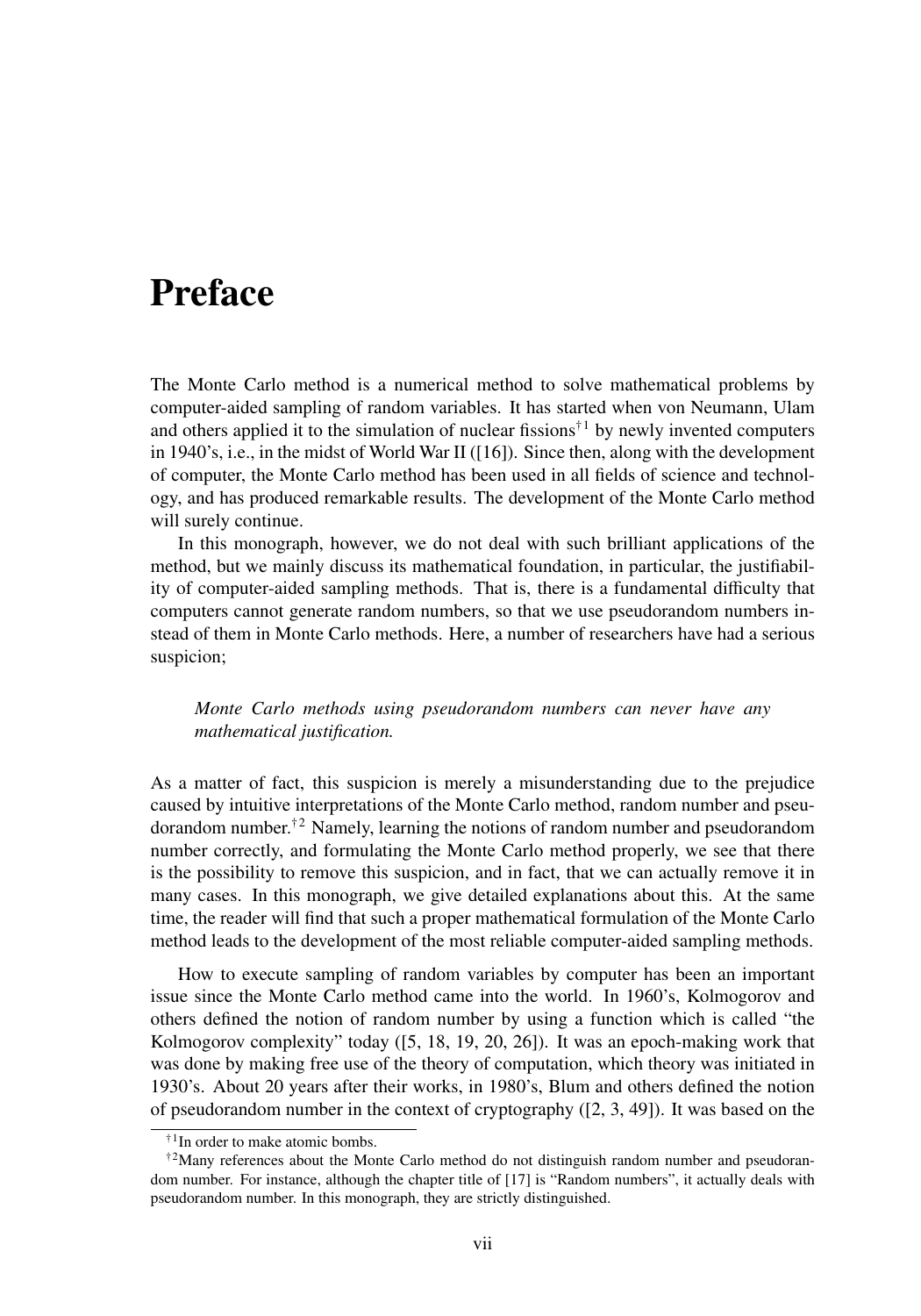theory of computational complexity, which discusses realistic possibility of computation. But unfortunately, researchers of the Monte Carlo method have not paid attention to those notions of random number and pseudorandom number. This is because the former is hard to understand and does not provide any practical solution, and the latter has been thought to be useful only in cryptography but useless in the Monte Carlo method.

This is nothing but a misunderstanding; they have not been able to evaluate those notions of random number and pseudorandom number properly, because their way of thinking about the Monte Carlo method has been too vague. In this monograph, we introduce a definite formulation of the Monte Carlo method which is based on and compatible with those notions of random number and pseudorandom number. As a result, we see that

*Monte Carlo methods using pseudorandom numbers may have mathematical justification. As a matter of fact, for the purpose of the Monte Carlo integration,*†<sup>3</sup> *there exist pseudorandom numbers which can serve as complete substitutes for random numbers.*

Let us take a general view of this monograph.

In Chapter 1, the fair coin tossing process is introduced as the model process of random number and pseudorandom number. In the first half of the chapter, it is observed that an arbitrary random variable — or more generally, an arbitrary sequence of independent random variables — can be theoretically constructed from the fair coin tossing process. The second half of the chapter deals with *simulatable* random variables, i.e., those which can be constructed in practice from the fair coin tossing process by computer programs.

In Chapter 2, a proper mathematical formulation of the Monte Carlo method as well as rough definitions of random number and pseudorandom number is introduced. The aim of the Monte Carlo method and how it ought to be are prescribed, and random number and pseudorandom number are definitely placed in the formulation. The reader should read this chapter very carefully, because the way of looking at things in this monograph is quite different from the current explanations of the Monte Carlo method (cf. [16, 17, 34]). Chapter 2 is the backbone of the whole monograph, and hence it would be sufficiently profitable for the reader to understand this single chapter.

In Chapter 3, partial recursive function, a fundamental notion in the theory of computation, is first introduced with its basic properties (cf. [6, 32]). Then the Kolmogorov complexity being introduced, the notion of random number is defined (cf. [5, 18, 19, 20, 21, 23, 26, 54]). Although the Kolmogorov complexity can be defined for all finite {0, 1}-sequences, it is not computable. It is made clear that this fact is closely related to an important result "the uncomputability of halting problem" in the theory of computation. The second half of Chapter 3, Martin-Löf's theorem  $(26)$  is proved. This theorem explains the relation between random numbers and statistical tests for randomness. It is often said that Kolmogorov's probability theory avoids asking the most basic question "What is randomness?" But as we see here, he did give an excellent answer to this difficult question. In the last section  $\S 3.6$ , it is observed that realizing the notion of random number brings a deep understanding of not only the Monte Carlo method but also probability theory itself.

<sup>&</sup>lt;sup>†3</sup>A numerical integration method making use of the law of large numbers.